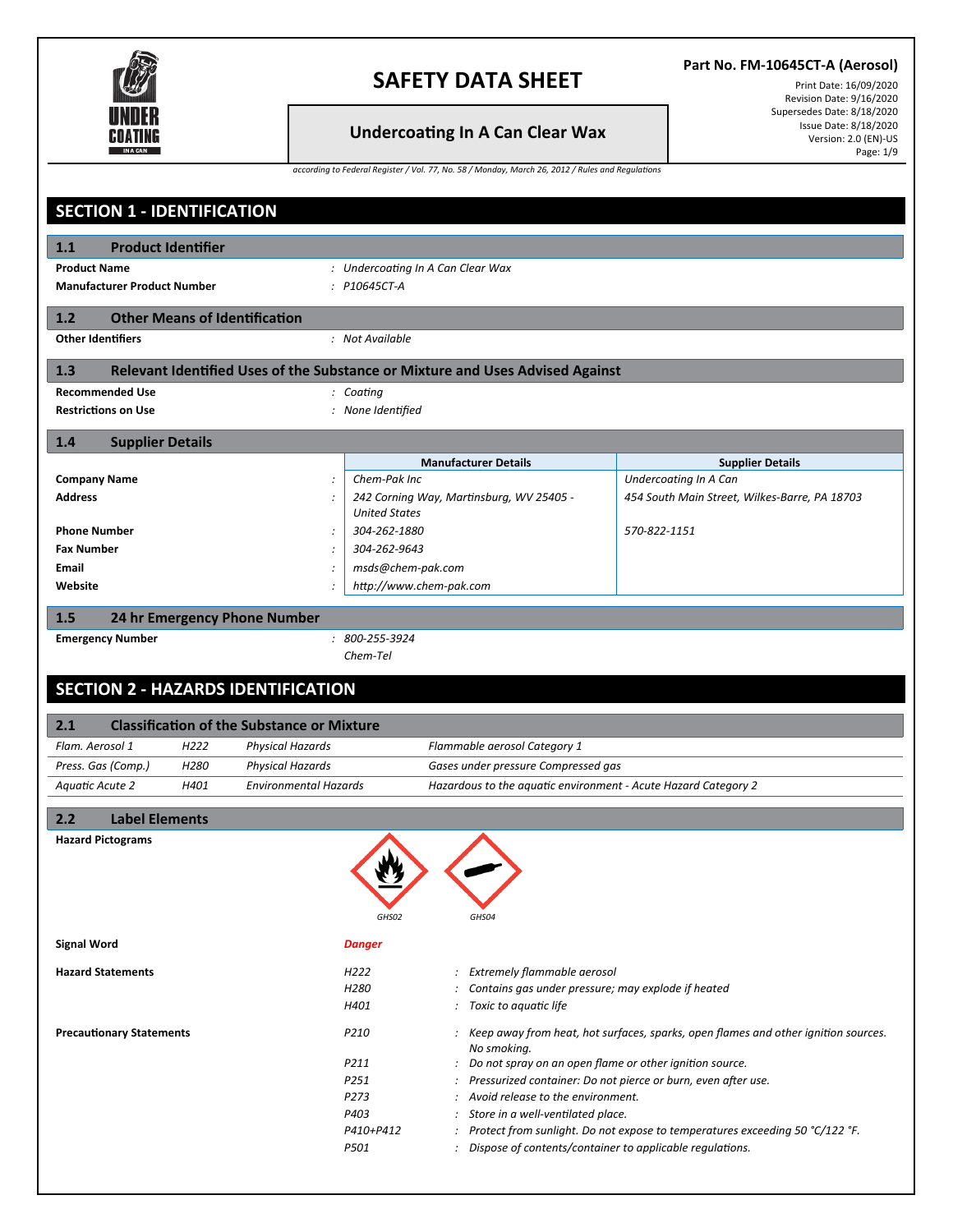

#### **Undercoa�ng In A Can Clear Wax**

**Part No. FM-10645CT-A (Aerosol)**

Print Date: 16/09/2020 Revision Date: 9/16/2020 Supersedes Date: 8/18/2020 Issue Date: 8/18/2020 Version: 2.0 (EN)-US Page: 2/9

*according to Federal Register / Vol. 77, No. 58 / Monday, March 26, 2012 / Rules and Regulations*

#### **2.3 Other Hazards Which Do Not Result In Classifica�on**

**Hazards Not Otherwise Classified** *: None Identified.*

#### **2.4 Unknown acute toxicity**

*54.25% of the mixture consists of ingredient(s) of unknown acute toxicity (Oral) 54.25% of the mixture consists of ingredient(s) of unknown acute toxicity (Dermal) 29.25% of the mixture consists of ingredient(s) of unknown acute toxicity (Inhalation (vapors))*

## **SECTION 3 - COMPOSITION / INFORMATION ON INGREDIENTS**

#### **3.1 Substance / Mixture**

**Substance / Mixture** *: Mixture*

#### **3.2 Composition**

| Substance name                          | <b>CAS Number</b> | $%$ wt $*$ | <b>Classification</b>                                            |
|-----------------------------------------|-------------------|------------|------------------------------------------------------------------|
| Hydrotreated Light Petroleum Distillate | 64742-47-8        | 30 - 60    | Flam. Lig. 4, H227<br>Asp. Tox. 1, H304<br>Aquatic Acute 2, H401 |
| Propane                                 | 74-98-6           | 10 - 30    | Flam. Gas 1, H220<br>Press. Gas (Diss.), H280                    |
| N-Butane                                | 106-97-8          | $5 - 10$   | Flam. Gas 1, H220<br>Press. Gas (Diss.), H280                    |
| <b>Isobutane</b>                        | $75 - 28 - 5$     | $5 - 10$   | Flam. Gas 1, H220<br>Press. Gas (Diss.), H280                    |

Full text of hazard classes and H-statements : see section 16 exception 16 and the section of the section of the section of the section of the section of the section of the section of the section of the section of the sect

## **SECTION 4 - FIRST-AID MEASURES**

| <b>Description of First-Aid Measures</b><br>4.1                               |                                                                                                                                           |
|-------------------------------------------------------------------------------|-------------------------------------------------------------------------------------------------------------------------------------------|
| <b>General Measures</b>                                                       | : If exposed or concerned: Get medical advice/attention.                                                                                  |
| Inhalation                                                                    | : Remove person to fresh air and keep comfortable for breathing.                                                                          |
| <b>Skin Contact</b>                                                           | : Wash skin with plenty of water.                                                                                                         |
| <b>Eye Contact</b>                                                            | : Rinse eyes with water as a precaution.                                                                                                  |
| Ingestion                                                                     | : Call a poison center or a doctor if you feel unwell.                                                                                    |
| <b>First-Aid Responder Protection</b>                                         | : Wear adequate personal protective equipment based on the nature and severity of the emergency.                                          |
| Most Important Symptoms and Effects, Both Acute and Delayed<br>4.2            |                                                                                                                                           |
| <b>Symptoms of Exposure</b>                                                   | : Eye Irritation, Nose Irritation, Dermatitis, Confusion, Skin Irritation, Headache, Dizziness, Narcosis,<br>Drowsiness, Mucous Membrane. |
| <b>Delayed Effects</b>                                                        | : No known delayed effects.                                                                                                               |
| <b>Immediate Effects</b>                                                      | : No known immediate effects.                                                                                                             |
| <b>Chronic Effects</b>                                                        | : No known chronic effects.                                                                                                               |
| <b>Target Organs</b>                                                          | : Central Nervous System, Eyes, Liver, Reproductive System, Respiratory System, Skin, Kidneys.                                            |
| <b>Indication of Immediate Medical Attention and Special Treatment</b><br>4.3 |                                                                                                                                           |
| <b>Notes to Physician</b>                                                     | : Treat symptomatically.                                                                                                                  |
| <b>Specific Treatments/Antidotes</b>                                          | : No Information Available.                                                                                                               |
| <b>Medical Conditions Aggravated</b>                                          | : May aggravate personnel with pre-existing disorders associated with any of the Target Organs.                                           |
| <b>SECTION 5 - FIRE-FIGHTING MEASURES</b>                                     |                                                                                                                                           |

## **5.1 Suitable Ex�nguishing Media**

**Ex�nguishing Media** *: Water, carbon dioxide, dry chemical, universal aqueous film forming foam.*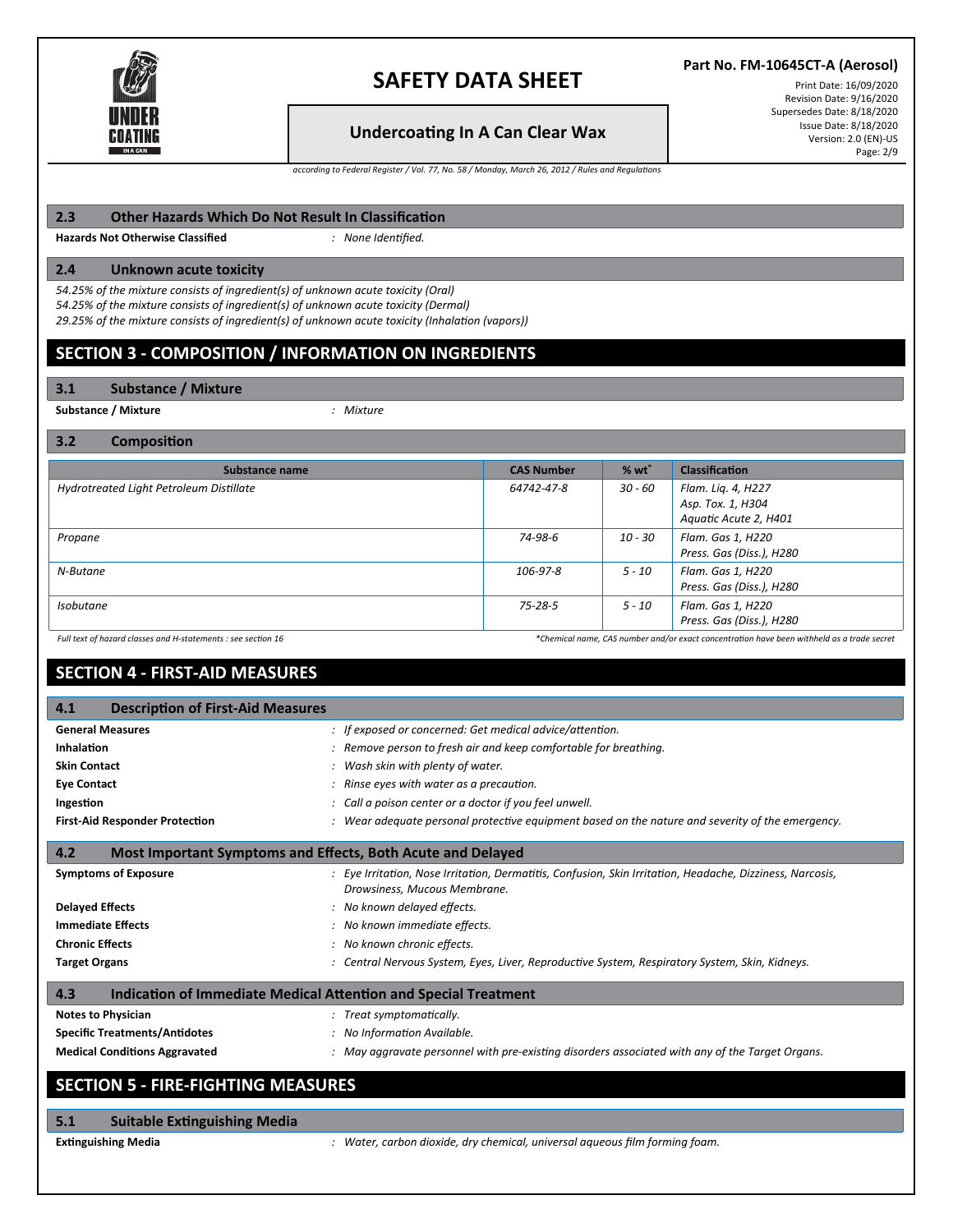

**Part No. FM-10645CT-A (Aerosol)**

## **Undercoa�ng In A Can Clear Wax**

Print Date: 16/09/2020 Revision Date: 9/16/2020 Supersedes Date: 8/18/2020 Issue Date: 8/18/2020 Version: 2.0 (EN)-US Page: 3/9

| Unsuitable Media                                                    | : Water jet.                                                                                                                                                                                                                                                                                                                                                                                                                |
|---------------------------------------------------------------------|-----------------------------------------------------------------------------------------------------------------------------------------------------------------------------------------------------------------------------------------------------------------------------------------------------------------------------------------------------------------------------------------------------------------------------|
| <b>Specific Hazards Arising from the Chemical or Mixture</b><br>5.2 |                                                                                                                                                                                                                                                                                                                                                                                                                             |
| <b>Hazardous Combustion Products</b>                                | : Decomposition products may include: oxides of carbon, smoke, vapors. See also Section 10.6.                                                                                                                                                                                                                                                                                                                               |
| <b>Specific Hazards During Firefighting</b>                         | : Extremely flammable. Contents under pressure. In a fire or if heated, a pressure increase will occur which<br>may result in container bursting. Vapors heavier than air may spread along the ground and travel to an<br>ignition source.                                                                                                                                                                                  |
| 5.3<br><b>Special Protective Actions for Fire-Fighters</b>          |                                                                                                                                                                                                                                                                                                                                                                                                                             |
| <b>Firefighting Instructions</b>                                    | : Use water spray to cool fire exposed aerosol containers, as contents can rupture violently from heat<br>developed pressure.                                                                                                                                                                                                                                                                                               |
| <b>Protection during Firefighting</b>                               | : Firemen should wear self-contained breathing apparatus with full face-piece operated in positive pressure<br>mode.                                                                                                                                                                                                                                                                                                        |
| <b>SECTION 6 - ACCIDENTAL RELEASE MEASURES</b>                      |                                                                                                                                                                                                                                                                                                                                                                                                                             |
| 6.1                                                                 | Personal Precautions, Protective Equipment and Emergency Procedures                                                                                                                                                                                                                                                                                                                                                         |
| For Non-Emergency Personnel                                         | : No action should be taken involving any personnel without suitable training. Evacuate surrounding areas.<br>Keep unnecessary and unprotected personnel from entering. Do not touch or walk through spill. Remove<br>ignition sources and provide adequate ventilation only if it is safe to do so.                                                                                                                        |
| <b>For Emergency Personnel</b>                                      | : Use personal protection as recommended in Section 8. Observe precautions provided for non-emergency<br>personnel above.                                                                                                                                                                                                                                                                                                   |
| <b>Environmental Precautions</b><br>6.2                             |                                                                                                                                                                                                                                                                                                                                                                                                                             |
| <b>Environmental Precautions</b>                                    | : Keep out of drains, sewers, ditches, and waterways. Minimize use of water to prevent environmental<br>contamination.                                                                                                                                                                                                                                                                                                      |
| <b>Methods and Materials for Containment and Cleaning up</b><br>6.3 |                                                                                                                                                                                                                                                                                                                                                                                                                             |
| <b>Containment Procedures</b>                                       | : Product is an aerosol, therefore spills and leaks are unlikely. In case of rupture, released content may be<br>contained with oil/solvent absorbent pads, socks, and/or absorbents.                                                                                                                                                                                                                                       |
| <b>Cleanup Procedures</b>                                           | : Spills from aerosol cans are unlikely and are generally of small volume. Large spills are therefore not<br>normally considered a problem. In case of actual rupture, avoid breathing vapors and ventilate area well.<br>Remove sources of ignition and use non-sparking equipment. Soak up material with inert absorbent and<br>place in safety containers for proper disposal.                                           |
| <b>Other Information</b>                                            | : Aerosol products represent a limited hazard and will not spill or leak unless ruptured. In case of rupture<br>contents are generally evacuated from the can rapidly. Area should be ventilated immediately and<br>continuous ventilation provided until all fumes and vapors have been removed. Aerosol cans should never be<br>incinerated or burned.                                                                    |
| <b>Prohibited Materials</b>                                         | : Combustible absorbent material such as sawdust. Use of equipment that may cause sparking.                                                                                                                                                                                                                                                                                                                                 |
| <b>SECTION 7 - HANDLING AND STORAGE</b>                             |                                                                                                                                                                                                                                                                                                                                                                                                                             |
| <b>Precautions for Safe Handling</b><br>7.1                         |                                                                                                                                                                                                                                                                                                                                                                                                                             |
| <b>General Handling Precautions</b>                                 | : KEEP OUT OF THE REACH OF CHILDREN. Avoid prolonged or repeated skin contact. Avoid breathing of vapors.<br>Do not incinerate (burn) containers. Always replace overcap when not in use. Avoid use around open flames<br>or other sources of ignition. Exposure to heat or prolonged exposure to sun may cause can to burst. Use only<br>with adequate ventilation, opening doors or windows to achieve cross-ventilation. |
| <b>Hygiene Recommendations</b>                                      | : Do not eat, drink or smoke when using this product. Wash hands thoroughly after use. Remove contaminated<br>clothing and protective equipment before entering eating or smoking areas.                                                                                                                                                                                                                                    |
| 7.2                                                                 | <b>Conditions for Safe Storage Including Any Incompatibilities</b>                                                                                                                                                                                                                                                                                                                                                          |
| <b>Storage Requirements</b>                                         | : Storage of individual cans should be done in an area below $55^{\circ}$ C (120 $^{\circ}$ F), and away from heat sources.<br>Ensure can is in a secure place to prevent knocking over and accidental rupture. For storage of pallet                                                                                                                                                                                       |
| Incompatibilities                                                   | quantities, compliance with NFPA 30B (Manufacture and Storage of Aerosol Products) is recommended.<br>: Segregate storage away from materials indicated in Section 10.                                                                                                                                                                                                                                                      |
| <b>NFPA 30B Classification</b>                                      | : This product is classified as a Level 3 Aerosol per NFPA 30B                                                                                                                                                                                                                                                                                                                                                              |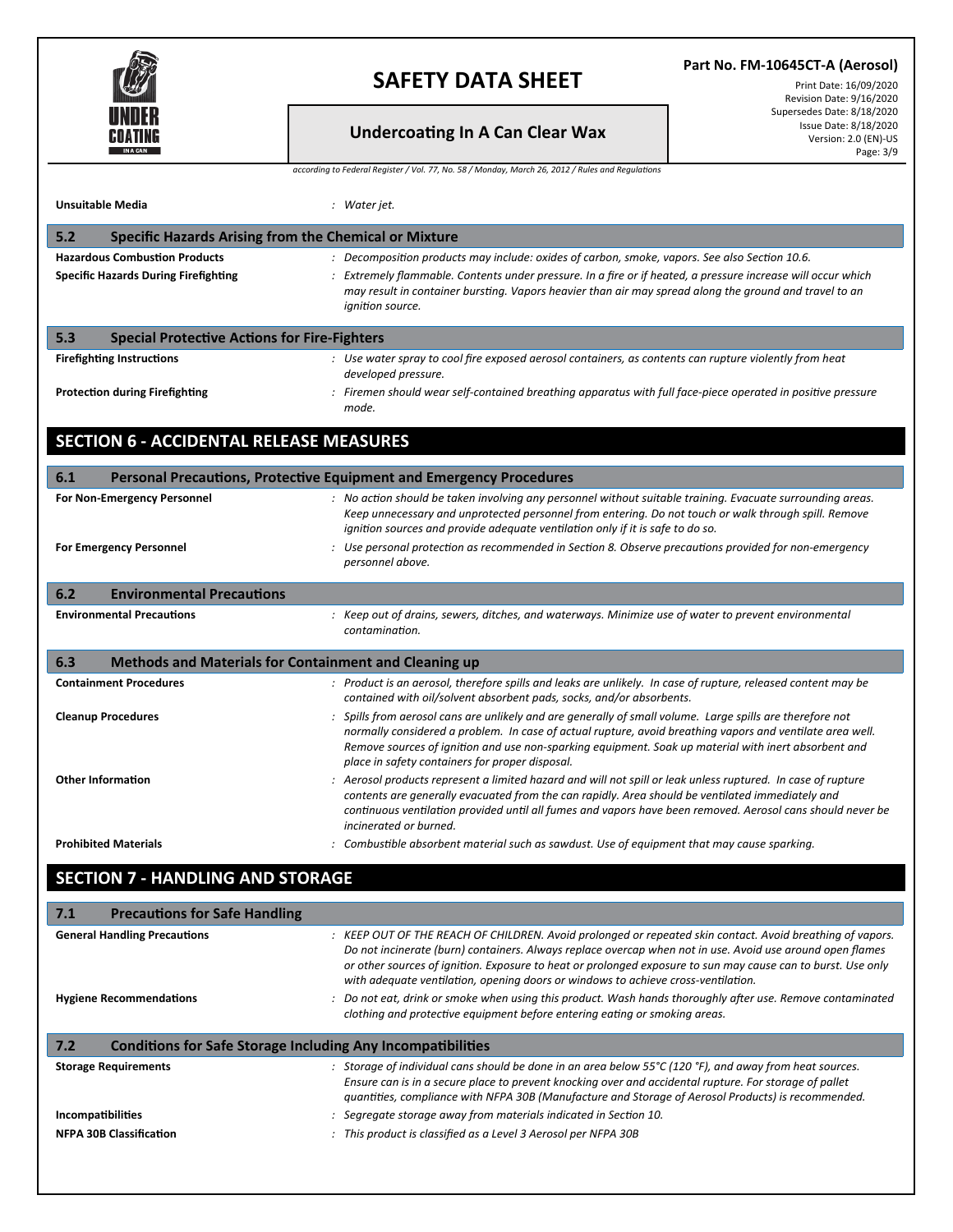

#### **Part No. FM-10645CT-A (Aerosol)**

Print Date: 16/09/2020 Revision Date: 9/16/2020 Supersedes Date: 8/18/2020 Issue Date: 8/18/2020 Version: 2.0 (EN)-US Page: 4/9

## **Undercoa�ng In A Can Clear Wax**

*according to Federal Register / Vol. 77, No. 58 / Monday, March 26, 2012 / Rules and Regulations*

# **SECTION 8 - EXPOSURE CONTROLS / PERSONAL PROTECTION**

#### **8.1 Control Parameters**

| N-Butane (106-97-8)                                  |                                     |                         |
|------------------------------------------------------|-------------------------------------|-------------------------|
| <b>ACGIH</b>                                         | ACGIH TWA ( $mq/m3$ )               | 1000 ppm                |
| <b>ACGIH</b>                                         | ACGIH Ceiling (mg/m <sup>3</sup> )  | 1000 ppm                |
| <b>OSHA</b>                                          | OSHA PEL (TWA) (ppm)                | 800 ppm                 |
| <b>NIOSH</b>                                         | NIOSH REL (TWA) ( $mq/m3$ )         | 1900                    |
| <b>NIOSH</b>                                         | NIOSH REL (TWA) (ppm)               | 800 ppm                 |
| California                                           | California PEL (TWA) (mg/m3)        | 1900 mg/m <sup>3</sup>  |
| California                                           | California PEL (TWA) (ppm)          | 800 ppm                 |
| Propane (74-98-6)                                    |                                     |                         |
| <b>OSHA</b>                                          | OSHA PEL (TWA) (mg/m <sup>3</sup> ) | 1800 mg/m <sup>3</sup>  |
| <b>OSHA</b>                                          | OSHA PEL (TWA) (ppm)                | 1000 ppm                |
| <b>NIOSH</b>                                         | US IDLH (ppm)                       | 2100 ppm                |
| <b>NIOSH</b>                                         | NIOSH REL (TWA) $(mg/m^3)$          | 1800 mg/m <sup>3</sup>  |
| <b>NIOSH</b>                                         | NIOSH REL (TWA) (ppm)               | 1000 ppm                |
| California                                           | California PEL (TWA) (mg/m3)        | 1800 mg/m <sup>3</sup>  |
| California                                           | California PEL (TWA) (ppm)          | 1000 ppm                |
| <b>Isobutane (75-28-5)</b>                           |                                     |                         |
| <b>ACGIH</b>                                         | ACGIH TWA (mq/m <sup>3</sup> )      | 1000 ppm                |
| <b>NIOSH</b>                                         | NIOSH REL (TWA) ( $mg/m3$ )         | 1900 mg/m <sup>3</sup>  |
| <b>NIOSH</b>                                         | NIOSH REL (TWA) (ppm)               | 800 ppm                 |
| Hydrotreated Light Petroleum Distillate (64742-47-8) |                                     |                         |
| <b>ACGIH</b>                                         | ACGIH TWA (ppm)                     | 200 mg/m <sup>3</sup>   |
| <b>NIOSH</b>                                         | NIOSH REL (TWA) ( $mg/m3$ )         | $100$ mg/m <sup>3</sup> |
| California                                           | California PEL (TWA) (mg/m3)        | 5 mg/m <sup>3</sup>     |
|                                                      |                                     |                         |

| 8.2<br><b>Exposure Controls</b>        |                                                                                                                                                                                                                                                                                                                                  |
|----------------------------------------|----------------------------------------------------------------------------------------------------------------------------------------------------------------------------------------------------------------------------------------------------------------------------------------------------------------------------------|
| <b>Engineering Measures</b>            | : Use only with adequate ventilation. General ventilation (typically 10 air changes per hour) should be used.<br>Ventilation rates should be matched to conditions. Local exhaust ventilation or an enclosed handling system<br>may be necessary to control air contamination below that of the lowest OEL from the table above. |
| <b>Personal Protective Equipment</b>   |                                                                                                                                                                                                                                                                                                                                  |
| Eye / Face Protection                  | : Safety glasses with side shields are recommended as a minimum for any type of industrial chemical handling.<br>Where eye contact with this material could occur, chemical splash proof goggles are recommended.                                                                                                                |
| <b>Hand Protection</b>                 | : Chemical-resistant gloves, tested according to ASTMF903-17.                                                                                                                                                                                                                                                                    |
| <b>Remarks</b>                         | : Choose gloves to protect hands against chemicals depending on the concentration and quantity of the<br>hazardous substance and specific to the place of work.                                                                                                                                                                  |
| <b>Skin and Body Protection</b>        | : For brief contact, no precautions other than clean body-covering clothing should be needed. When prolonged<br>or repeated contact could occur, use protective clothing impervious to the ingredients listed in Section 2.                                                                                                      |
| <b>Respiratory Protection</b>          | : Respiratory protection is not anticipated to be needed.                                                                                                                                                                                                                                                                        |
| Compliance                             | : If needed, compliance with OSHA standard 29 CFR 1910.134 is necessary.                                                                                                                                                                                                                                                         |
| <b>Other Protective Equipment</b>      | : Safety showers and eye-wash stations should be available in the workplace near where the material will be<br>used.                                                                                                                                                                                                             |
| <b>Environmental Exposure Controls</b> | : Avoid release to the environment.                                                                                                                                                                                                                                                                                              |

# **SECTION 9 - PHYSICAL AND CHEMICAL PROPERTIES**

| 9.1<br><b>Physical Properties</b> |                                    |                                  |                  |
|-----------------------------------|------------------------------------|----------------------------------|------------------|
| <b>Boiling Point</b>              | 80.00 °C                           | Melting / Freezing Point         | -96.00 °C        |
| Flash Point, Liquid               | 41.00 °C                           | Flash Point, Propellant          | $> -104.44$ °C   |
| <b>Explosive Limits</b>           | LEL: 0.60 UEL: 7.80 vol %          | Autoignition Temperature, Liquid | 231.00 °C        |
| Flammability                      | <b>Extremely Flammable Aerosol</b> | Density                          | 0.750 $q/cm^{3}$ |
| Molecular Weight                  | Not Available                      | Weight                           | 6.259 lbs/gal    |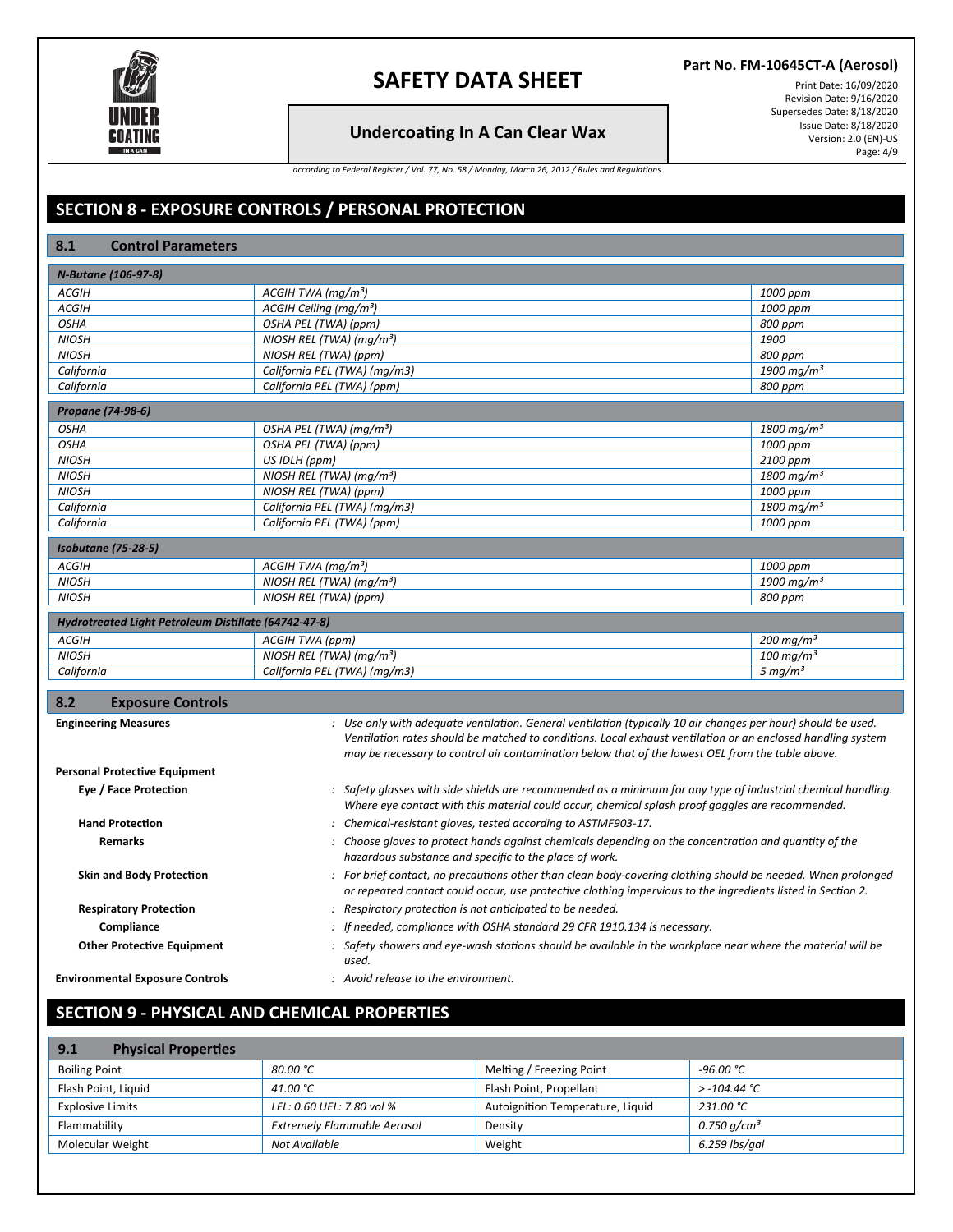

#### **Part No. FM-10645CT-A (Aerosol)**

## **Undercoa�ng In A Can Clear Wax**

Print Date: 16/09/2020 Revision Date: 9/16/2020 Supersedes Date: 8/18/2020 Issue Date: 8/18/2020 Version: 2.0 (EN)-US Page: 5/9

| Vapor Pressure                                                                                         | Not Available                                                             | рH                                                                                                  | Not Available             |  |  |
|--------------------------------------------------------------------------------------------------------|---------------------------------------------------------------------------|-----------------------------------------------------------------------------------------------------|---------------------------|--|--|
| <b>Vapor Density</b>                                                                                   | Not Available                                                             | Evaporation Rate (nBAc=1)                                                                           | Not Available             |  |  |
| Viscosity                                                                                              | 180.00 cSt (centistoke)                                                   | Partition Coefficient (Log Pow)                                                                     | <b>Not Available</b>      |  |  |
| Odor Threshold                                                                                         | Not Available                                                             | Refractive Index                                                                                    | Not Available             |  |  |
| <b>Physical State</b>                                                                                  | <b>Pressurized Product</b>                                                | <b>Heat Of Combustion</b>                                                                           | 13701.01 BTU/lb           |  |  |
| Appearance / Color                                                                                     | Tan                                                                       | <b>Water Solubility</b>                                                                             | Not Available             |  |  |
| Odor                                                                                                   | Mild Petrolatum                                                           | Decomposition Temperature                                                                           | Not Available             |  |  |
|                                                                                                        |                                                                           |                                                                                                     |                           |  |  |
| 9.2<br><b>Environmental Properties</b>                                                                 |                                                                           |                                                                                                     |                           |  |  |
| Percent Volatile                                                                                       | 70.75 % wt                                                                | <b>VOC Regulatory</b>                                                                               | 346.41 g/L (2.89 lbs/gal) |  |  |
| Percent VOC                                                                                            | 25.14 % wt                                                                | <b>VOC Actual</b>                                                                                   | 188.52 g/L (1.57 lbs/gal) |  |  |
| Percent HAP                                                                                            | 0.14 % wt                                                                 | <b>HAP Content</b>                                                                                  | 1.05 g/L (0.01 lbs/gal)   |  |  |
| <b>Global Warming Potential</b>                                                                        | 0.79 GWP                                                                  | Maximum Incremental Reactivity                                                                      | 0.7980 g O3/g             |  |  |
| Ozone Depletion Potential                                                                              | 0.00 ODP                                                                  |                                                                                                     |                           |  |  |
|                                                                                                        |                                                                           |                                                                                                     |                           |  |  |
| SECTION 10 - STABILITY AND REACTIVITY                                                                  |                                                                           |                                                                                                     |                           |  |  |
|                                                                                                        |                                                                           |                                                                                                     |                           |  |  |
| 10.1<br><b>Reactivity</b>                                                                              |                                                                           |                                                                                                     |                           |  |  |
| Reactivity                                                                                             |                                                                           | : No specific test data related to reactivity is available for this products or its ingredients.    |                           |  |  |
| <b>Chemical Stability</b><br>10.2                                                                      |                                                                           |                                                                                                     |                           |  |  |
| <b>Chemical Stability</b>                                                                              |                                                                           |                                                                                                     |                           |  |  |
|                                                                                                        | : This product is stable.                                                 |                                                                                                     |                           |  |  |
| 10.3<br><b>Possibility of Hazardous Reactions</b>                                                      |                                                                           |                                                                                                     |                           |  |  |
| <b>Hazardous Reactions</b>                                                                             |                                                                           | : Under normal conditions of storage and use, hazardous reactions are not expected to occur.        |                           |  |  |
|                                                                                                        |                                                                           |                                                                                                     |                           |  |  |
| <b>Conditions to Avoid</b><br>10.4                                                                     |                                                                           |                                                                                                     |                           |  |  |
| <b>Conditions to Avoid</b><br>: Electrostatic Discharge, Other Ignition Sources, Heat, Flames, Sparks. |                                                                           |                                                                                                     |                           |  |  |
|                                                                                                        |                                                                           |                                                                                                     |                           |  |  |
| 10.5<br><b>Incompatible Materials</b>                                                                  |                                                                           |                                                                                                     |                           |  |  |
| <b>Materials to Avoid</b>                                                                              | Potassium Chlorate.                                                       | : Strong Oxidizing Agents, Strong Acids, Halogen Compounds, Aluminum Chloride, Chlorosulfuric Acid, |                           |  |  |
|                                                                                                        |                                                                           |                                                                                                     |                           |  |  |
| 10.6<br><b>Hazardous Decomposition Products</b>                                                        |                                                                           |                                                                                                     |                           |  |  |
| <b>Thermal Decomposition</b>                                                                           | : Oxides of carbon, Aldehydes.                                            |                                                                                                     |                           |  |  |
|                                                                                                        |                                                                           |                                                                                                     |                           |  |  |
| SECTION 11 - TOXICOLOGICAL INFORMATION                                                                 |                                                                           |                                                                                                     |                           |  |  |
|                                                                                                        |                                                                           |                                                                                                     |                           |  |  |
| 11.1<br><b>Information on Toxicological Effects</b>                                                    |                                                                           |                                                                                                     |                           |  |  |
| N-Butane (CAS: 106-97-8 / EC: 203-448-7)                                                               |                                                                           |                                                                                                     |                           |  |  |
| <b>LC50 Inhalation (Rat)</b>                                                                           | 658 mg/l/4h (ChemInfo)                                                    |                                                                                                     |                           |  |  |
| 276000 ppm/4h (ChemInfo)<br><b>LC50 Inhalation (Rat)</b>                                               |                                                                           |                                                                                                     |                           |  |  |
|                                                                                                        |                                                                           |                                                                                                     |                           |  |  |
| Propane (CAS: 74-98-6 / EC: 200-827-9)                                                                 |                                                                           |                                                                                                     |                           |  |  |
| <b>LC50 Inhalation (Rat)</b>                                                                           | 658 mg/l/4h (Lit.)                                                        |                                                                                                     |                           |  |  |
| Isobutane (CAS: 75-28-5 / EC: 200-857-2)                                                               |                                                                           |                                                                                                     |                           |  |  |
| LC50 Inhalation (Rat)                                                                                  | 368000 ppm/4h (ChemInfo)                                                  |                                                                                                     |                           |  |  |
|                                                                                                        | Hydrotreated Light Petroleum Distillate (CAS: 64742-47-8 / EC: 265-149-8) |                                                                                                     |                           |  |  |
| LD50 Oral (Rat)                                                                                        | > 5000 mg/kg (ECHA)                                                       |                                                                                                     |                           |  |  |
| LD50 Dermal (Rabbit)                                                                                   | > 2000 mg/kg (ECHA)                                                       |                                                                                                     |                           |  |  |
| <b>LC50 Inhalation (Rat)</b>                                                                           | > 5.28 mg/l/4h (ECHA)                                                     |                                                                                                     |                           |  |  |
|                                                                                                        |                                                                           |                                                                                                     |                           |  |  |
| <b>Routes Of Exposure</b>                                                                              |                                                                           | : Eye Contact, Ingestion, Skin Contact, Inhalation, Skin Absorption.                                |                           |  |  |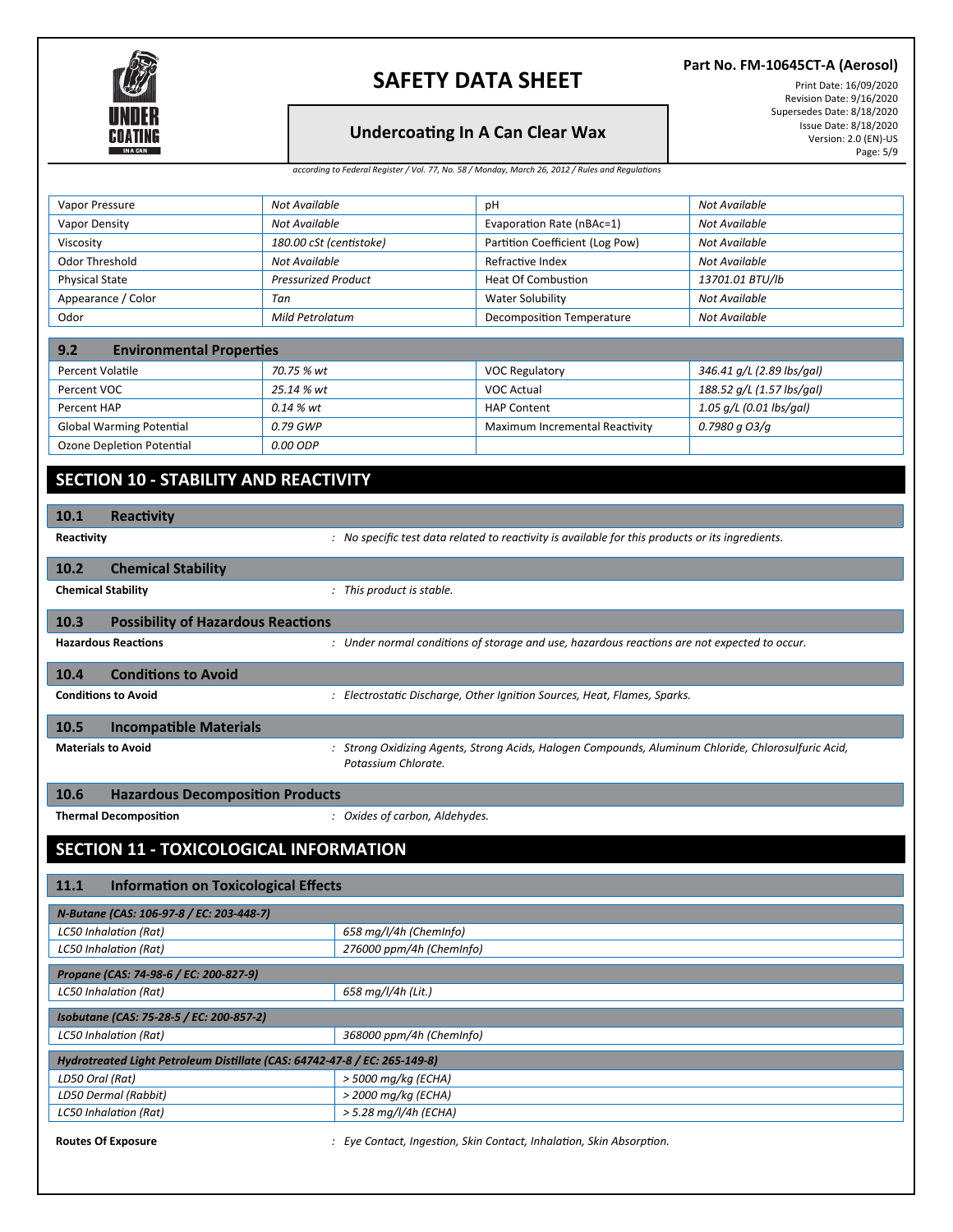

#### **Part No. FM-10645CT-A (Aerosol)**

## **Undercoa�ng In A Can Clear Wax**

Print Date: 16/09/2020 Revision Date: 9/16/2020 Supersedes Date: 8/18/2020 Issue Date: 8/18/2020 Version: 2.0 (EN)-US Page: 6/9

*according to Federal Register / Vol. 77, No. 58 / Monday, March 26, 2012 / Rules and Regulations*

| Delayed and Immediate Effects and Also Chronic<br><b>Effects from Short and Long Term Exposure</b> | $\therefore$ See Section 4.2                                                                                                                                                  |
|----------------------------------------------------------------------------------------------------|-------------------------------------------------------------------------------------------------------------------------------------------------------------------------------|
| <b>Skin Corrosion/Irritation</b>                                                                   | : Not classified                                                                                                                                                              |
| <b>Eye Damage/Irritation</b>                                                                       | : Not classified                                                                                                                                                              |
| <b>Respiratory or Skin Sensitization</b>                                                           | : Not classified                                                                                                                                                              |
| <b>Germ Cell Mutagenicity</b>                                                                      | : Not classified                                                                                                                                                              |
| <b>Reproductive Toxicity</b>                                                                       | : Not classified                                                                                                                                                              |
| <b>STOT-Single Exposure</b>                                                                        | : Not classified                                                                                                                                                              |
| <b>STOT-Repeated Exposure</b>                                                                      | : Not classified                                                                                                                                                              |
| <b>Aspiration Hazard</b>                                                                           | : Not classified                                                                                                                                                              |
| Vaporizer                                                                                          | : Aerosol                                                                                                                                                                     |
| <b>Carcinogen Data</b>                                                                             | : None of the ingredients in the product are listed with OSHA, IARC, NTP or ACGIH as being a suspected or<br>known carcinogen in a concentration greater than 0.1% by weight. |

## **SECTION 12 - ECOLOGICAL INFORMATION**

## **12.1 Ecotoxicity and Ecological Proper�es**

| n-Butane (106-97-8)                                  |                                                                                    |
|------------------------------------------------------|------------------------------------------------------------------------------------|
| Persistence and Degradibility                        | Readily biodegradable in water.                                                    |
| <b>Bioconcentration Factor</b>                       | 33.52                                                                              |
| Log Pow                                              | 2.89                                                                               |
| <b>Bioacculative Potential</b>                       | Low potential for bioaccumulation (Log Kow < 4).                                   |
| Log Koc                                              | 1.641                                                                              |
| Propane (74-98-6)                                    |                                                                                    |
| Persistence and Degradibility                        | Readily biodegradable in water. Not applicable (gas). Photodegradation in the air. |
| <b>BCF Fish</b>                                      | $9 - 25$ (BCF)                                                                     |
| Log Pow                                              | 2.28 (Calculated)                                                                  |
| <b>Bioacculative Potential</b>                       | Low potential for bioaccumulation (Log Kow $<$ 4).                                 |
|                                                      |                                                                                    |
| <b>Isobutane (75-28-5)</b>                           |                                                                                    |
| Persistence and Degradibility                        | Readily biodegradable in water. Biodegradable in the soil. Not applicable (qas).   |
| <b>BCF Fish</b>                                      | 26.62                                                                              |
| Log Pow                                              | 2.76                                                                               |
| <b>Bioacculative Potential</b>                       | Low potential for bioaccumulation (BCF < 500).                                     |
| Log Koc                                              | 1.545                                                                              |
| Hydrotreated Light Petroleum Distillate (64742-47-8) |                                                                                    |
| LC50 Fish                                            | 2.9 mg/l (Sigma-Aldrich)                                                           |
| <b>EC50 Other Aquatic Organisms</b>                  | 1.4 mg/l (Sigma-Aldrich)                                                           |
| Persistence and Degradibility                        | Biodegradability 88% / 28 days.                                                    |

## **SECTION 13 - DISPOSAL CONSIDERATIONS**

| <b>Waste Treatment Methods</b><br>13.1 |                                                                                                                                                                                                                                                                                                                                                                                                                      |
|----------------------------------------|----------------------------------------------------------------------------------------------------------------------------------------------------------------------------------------------------------------------------------------------------------------------------------------------------------------------------------------------------------------------------------------------------------------------|
| <b>Waste Disposal</b>                  | : Characteristics and waste stream classification can change with product use and location. It is the<br>responsibility of the user to determine the proper storage, transportation, treatment, and/or disposal<br>methodologies for spent materials and residues at the time of disposition. All waste must be disposed of in<br>compliance with the respective national, federal, state, and/or local requlations. |
| <b>Waste Disposal Of Packaging</b>     | : In the United States, an aerosol container that does not contain a significant amount of liquid would meet<br>the definition of scrap metal (40 CFR 261.1(c)(6)), and would be exempt from RCRA regulation under 40 CFR<br>$261.6(a)(3)(iv)$ if it is to be recycled. If containers are to be disposed of (not recycled) it must be managed<br>under all applicable RCRA and state regulations.                    |
| <b>Landfill Precautions</b>            | : Not Available.                                                                                                                                                                                                                                                                                                                                                                                                     |
| <b>Incineration Precautions</b>        | : ** DO NOT INCINERATE ** CONTENTS UNDER PRESSURE **.                                                                                                                                                                                                                                                                                                                                                                |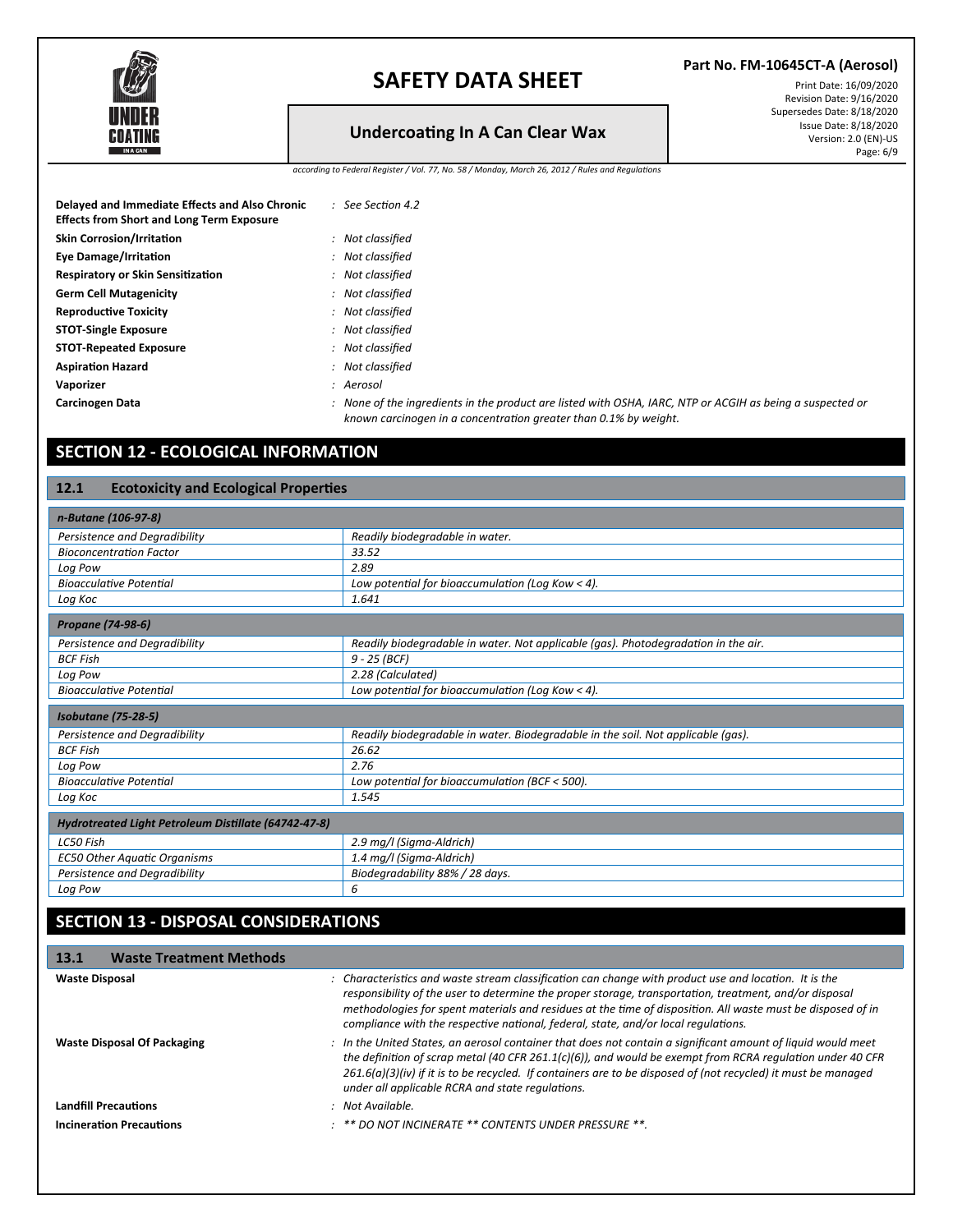

**Part No. FM-10645CT-A (Aerosol)**

## **Undercoa�ng In A Can Clear Wax**

Print Date: 16/09/2020 Revision Date: 9/16/2020 Supersedes Date: 8/18/2020 Issue Date: 8/18/2020 Version: 2.0 (EN)-US Page: 7/9

| <b>UN Number</b><br>14.1                                       | <b>DOT (USA)</b>                                            | <b>IATA (AIR)</b>                                                                                                                                                                                                                                                                                                                                                                                                                                     | <b>IMDG (OCEAN)</b>        |
|----------------------------------------------------------------|-------------------------------------------------------------|-------------------------------------------------------------------------------------------------------------------------------------------------------------------------------------------------------------------------------------------------------------------------------------------------------------------------------------------------------------------------------------------------------------------------------------------------------|----------------------------|
| <b>UN Number</b>                                               | <b>UN1950</b><br>$\ddot{\cdot}$                             | <b>UN1950</b>                                                                                                                                                                                                                                                                                                                                                                                                                                         | <b>UN1950</b>              |
| 14.2                                                           |                                                             | <b>IATA (AIR)</b>                                                                                                                                                                                                                                                                                                                                                                                                                                     |                            |
| <b>UN Proper Shipping Name</b>                                 | <b>DOT (USA)</b>                                            |                                                                                                                                                                                                                                                                                                                                                                                                                                                       | <b>IMDG (OCEAN)</b>        |
| <b>UN Proper Shipping Name</b>                                 | Aerosols, Limited Quantity<br>÷                             | Aerosols, Flammable, Limited<br>Quantity                                                                                                                                                                                                                                                                                                                                                                                                              | Aerosols, Limited Quantity |
| <b>Transport Hazard Class(es)</b><br>14.3                      | <b>DOT (USA)</b>                                            | <b>IATA (AIR)</b>                                                                                                                                                                                                                                                                                                                                                                                                                                     | <b>IMDG (OCEAN)</b>        |
| <b>Transport Hazard Class(es)</b>                              | 2.1<br>$\ddot{\cdot}$                                       | 2.1                                                                                                                                                                                                                                                                                                                                                                                                                                                   | 2.1                        |
| Labels                                                         | <b>None</b>                                                 | 2.1 - Flammable gas                                                                                                                                                                                                                                                                                                                                                                                                                                   | None                       |
|                                                                |                                                             |                                                                                                                                                                                                                                                                                                                                                                                                                                                       |                            |
| <b>Limited Quantity</b>                                        | Yes                                                         | Yes                                                                                                                                                                                                                                                                                                                                                                                                                                                   | Yes                        |
|                                                                |                                                             |                                                                                                                                                                                                                                                                                                                                                                                                                                                       |                            |
|                                                                |                                                             | Y                                                                                                                                                                                                                                                                                                                                                                                                                                                     |                            |
|                                                                |                                                             |                                                                                                                                                                                                                                                                                                                                                                                                                                                       |                            |
| <b>EmS Code</b>                                                | Not Applicable<br>$\cdot$                                   | Not Applicable                                                                                                                                                                                                                                                                                                                                                                                                                                        | $F-D, S-U$                 |
| <b>Packing Group</b><br>14.4                                   | <b>DOT (USA)</b>                                            | <b>IATA (AIR)</b>                                                                                                                                                                                                                                                                                                                                                                                                                                     | <b>IMDG (OCEAN)</b>        |
| <b>Packing Group</b>                                           | $\dot{\cdot}$<br>None                                       | None                                                                                                                                                                                                                                                                                                                                                                                                                                                  | None                       |
| <b>Environmental Hazards</b><br>14.5                           | <b>DOT (USA)</b>                                            | <b>IATA (AIR)</b>                                                                                                                                                                                                                                                                                                                                                                                                                                     | <b>IMDG (OCEAN)</b>        |
| <b>Marine Pollutant</b>                                        | $\ddot{\cdot}$<br>No                                        | No                                                                                                                                                                                                                                                                                                                                                                                                                                                    | No                         |
| <b>Special Precautions</b><br>14.6                             |                                                             |                                                                                                                                                                                                                                                                                                                                                                                                                                                       |                            |
| <b>Precautions</b>                                             | : None Identified                                           |                                                                                                                                                                                                                                                                                                                                                                                                                                                       |                            |
| 14.7                                                           |                                                             |                                                                                                                                                                                                                                                                                                                                                                                                                                                       |                            |
| <b>Transport in Bulk</b><br><b>Remarks</b>                     | : Not applicable for product as supplied                    |                                                                                                                                                                                                                                                                                                                                                                                                                                                       |                            |
|                                                                |                                                             |                                                                                                                                                                                                                                                                                                                                                                                                                                                       |                            |
| <b>SECTION 15 - REGULATORY INFORMATION</b>                     |                                                             |                                                                                                                                                                                                                                                                                                                                                                                                                                                       |                            |
| <b>Federal Regulations</b><br>15.1                             |                                                             |                                                                                                                                                                                                                                                                                                                                                                                                                                                       |                            |
| <b>SARA Section 313</b>                                        |                                                             | : Chemical(s) subject to the reporting requirements of Section 313 or Title III of the Superfund Amendments                                                                                                                                                                                                                                                                                                                                           |                            |
|                                                                | and Reauthorization Act (SARA) of 1986 and 40 CFR Part 372. |                                                                                                                                                                                                                                                                                                                                                                                                                                                       |                            |
|                                                                | Benzene                                                     | CAS-No. 71-43-2                                                                                                                                                                                                                                                                                                                                                                                                                                       | $< 0.0001\%$               |
|                                                                | Naphthalene                                                 | CAS-No. 91-20-3                                                                                                                                                                                                                                                                                                                                                                                                                                       | $0.0001 - 0.001\%$         |
|                                                                | Cumene                                                      | CAS-No. 98-82-8                                                                                                                                                                                                                                                                                                                                                                                                                                       | $0.0001 - 0.001%$          |
|                                                                | <b>Ethyl Benzene</b>                                        | CAS-No. 100-41-4                                                                                                                                                                                                                                                                                                                                                                                                                                      | $0.01 - 0.1\%$             |
|                                                                | Toluene                                                     | CAS-No. 108-88-3                                                                                                                                                                                                                                                                                                                                                                                                                                      | $0.01 - 0.1\%$             |
| <b>TSCA Section 12(b)</b><br><b>CERCLA Reportable Quantity</b> |                                                             | : This product or mixture is not known to contain a chemical or chemicals subject to the export notification<br>requirements of section 12(b) of the Toxic Substances Control Act (TSCA) and 40 CFR Part 707, subpart D<br>: Chemical(s) subject to reporting requirements of Section 102 of the Comprehensive Environmental Response,<br>Compensation, and Liability Act (CERCLA) if released to the environment at or above the reportable quantity |                            |
|                                                                | Benzene                                                     | CAS-No. 71-43-2                                                                                                                                                                                                                                                                                                                                                                                                                                       | 10 lb                      |
|                                                                |                                                             |                                                                                                                                                                                                                                                                                                                                                                                                                                                       |                            |
|                                                                | Naphthalene                                                 | CAS-No. 91-20-3                                                                                                                                                                                                                                                                                                                                                                                                                                       | 100 lb                     |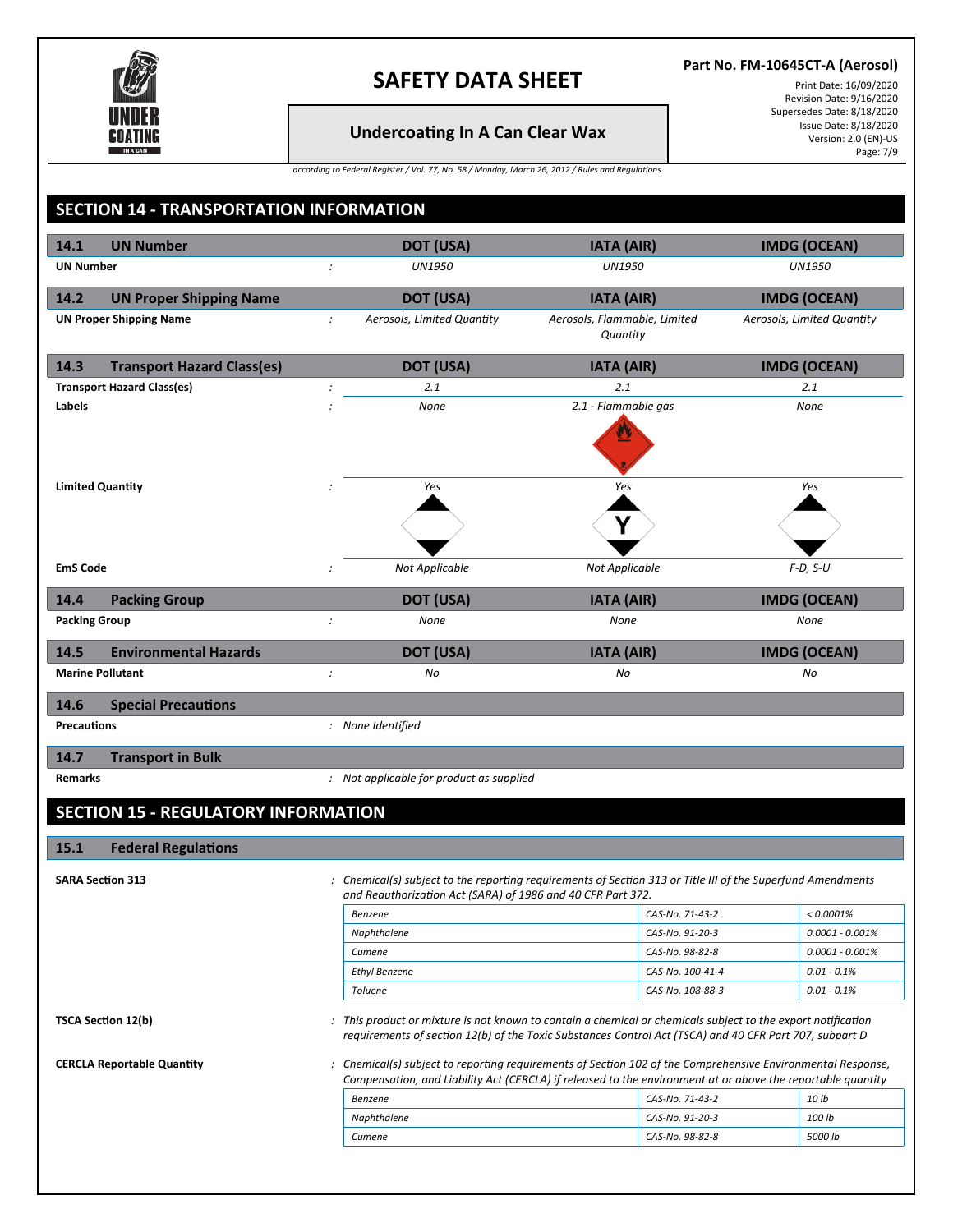

#### **Part No. FM-10645CT-A (Aerosol)**

## **Undercoa�ng In A Can Clear Wax**

Print Date: 16/09/2020 Revision Date: 9/16/2020 Supersedes Date: 8/18/2020 Issue Date: 8/18/2020 Version: 2.0 (EN)-US Page: 8/9

*according to Federal Register / Vol. 77, No. 58 / Monday, March 26, 2012 / Rules and Regulations*

| Ethyl<br>nzene | 100-41-4<br>`∆ऽ-N∩ | 'It |
|----------------|--------------------|-----|
| "oluene        | 108-88-3<br>`∆ऽ-N∩ | Ш   |

#### **15.2** State Regulations

#### California Proposition 65 7 11 7his product does not contain any substance known to the State of California to cause cancer, developmental *and/or reproductive harm.*

| Benzene (71-43-2)        | Cancer                            | Yes                | 0.0001% |
|--------------------------|-----------------------------------|--------------------|---------|
| Naphthalene (91-20-3)    | Cancer                            | Yes                | 0.0008% |
| Cumene (98-82-8)         | Cancer                            | Yes                | 0.0008% |
| Ethyl Benzene (100-41-4) | Cancer                            | Yes                | 0.0675% |
| Benzene (71-43-2)        | Developmental Toxicity            | Yes                | 0.0001% |
| Toluene (108-88-3)       | Developmental Toxicity            | Yes                | 0.0675% |
| Ethyl Benzene (100-41-4) | No significance risk level (NSRL) | 54<br>$\mu q$ /day |         |
| Toluene (108-88-3)       | No significance risk level (NSRL) | 7000<br>µg/day     |         |

#### State Right-to-Know Lists examples the following chemical(s) appear on one or more state RTK (Right to Know) lists as indicated

| n-Butane (106-97-8)      | U.S. - New Jersey - Right to Know Hazardous Substance List                                                                                                |
|--------------------------|-----------------------------------------------------------------------------------------------------------------------------------------------------------|
| Propane (74-98-6)        | U.S. - New Jersey - Right to Know Hazardous Substance List                                                                                                |
| Isobutane (75-28-5)      | U.S. - New Jersey - Right to Know Hazardous Substance List                                                                                                |
| Benzene (71-43-2)        | U.S. - New Jersey - Right to Know Hazardous Substance List<br>U.S. - Pennsylvania - RTK (Right to Know) List                                              |
| Naphthalene (91-20-3)    | U.S. - New Jersey - Right to Know Hazardous Substance List<br>U.S. - Pennsylvania - RTK (Right to Know) List                                              |
| Cumene (98-82-8)         | U.S. - New Jersey - Right to Know Hazardous Substance List<br>U.S. - Pennsylvania - RTK (Right to Know) List                                              |
| Ethyl Benzene (100-41-4) | U.S. - Massachusetts - Right To Know List<br>U.S. - New Jersey - Right to Know Hazardous Substance List<br>U.S. - Pennsylvania - RTK (Right to Know) List |
| Toluene (108-88-3)       | U.S. - Massachusetts - Right To Know List<br>U.S. - New Jersey - Right to Know Hazardous Substance List<br>U.S. - Pennsylvania - RTK (Right to Know) List |

## **SECTION 16 - OTHER INFORMATION**

| Indication of changes<br>$\bullet$<br>$\sim$ | <b>Section</b> | <b>Changed item</b>                    | Change   |
|----------------------------------------------|----------------|----------------------------------------|----------|
|                                              |                | Name                                   | Modified |
|                                              |                | Revision date                          | Modified |
|                                              |                | SDS ID                                 | Modified |
|                                              |                | Product code                           | Modified |
|                                              |                | Supersedes                             | Modified |
|                                              | 2.1            | GHS-US classification                  | Modified |
|                                              | 2.2            | Precautionary statements (GHS US)      | Modified |
|                                              | 2.2            | Hazard pictograms (GHS US)             | Modified |
|                                              | 2.2            | Hazard statements (GHS US)             | Modified |
|                                              | 3              | Composition/Information on ingredients | Modified |
|                                              |                | Symptoms/effects after ingestion       | Added    |
|                                              | 4.1            | First-aid measures general             | Added    |
|                                              | 4.1            | First-aid measures after ingestion     | Modified |
|                                              | 6              | Methods for cleaning up                | Modified |
|                                              | 7.1            | Precautions for safe handling          | Modified |
|                                              | 7.2            | Storage conditions                     | Modified |
|                                              | 8.2            | <b>Respiratory Protection</b>          | Modified |
|                                              | 9              | Flash point                            | Modified |
|                                              | 9              | Specific gravity / density             | Modified |
|                                              | 9              | Color                                  | Modified |

#### **Disclaimer of Liability**

The information contained herein is based upon data provided to us by our suppliers, and reflects our best judgement. However, no warranty of merchantability, fitness for any use, or any other warranty or guarantee is expressed or implied regarding the accuracy of such data, or the results to be obtained from use thereof. Since the information contained herein may be applied under conditions beyond our control and with which we expresse may be unfamiliar, we do not assume any responsibility for the results of such application. This information is furnished upon the condition that the persons receiving it shall make their own determinations of the suitability of the material for any particular use. Although certain hazards are described herein, we cannot guarantee these are the only hazards that exist.